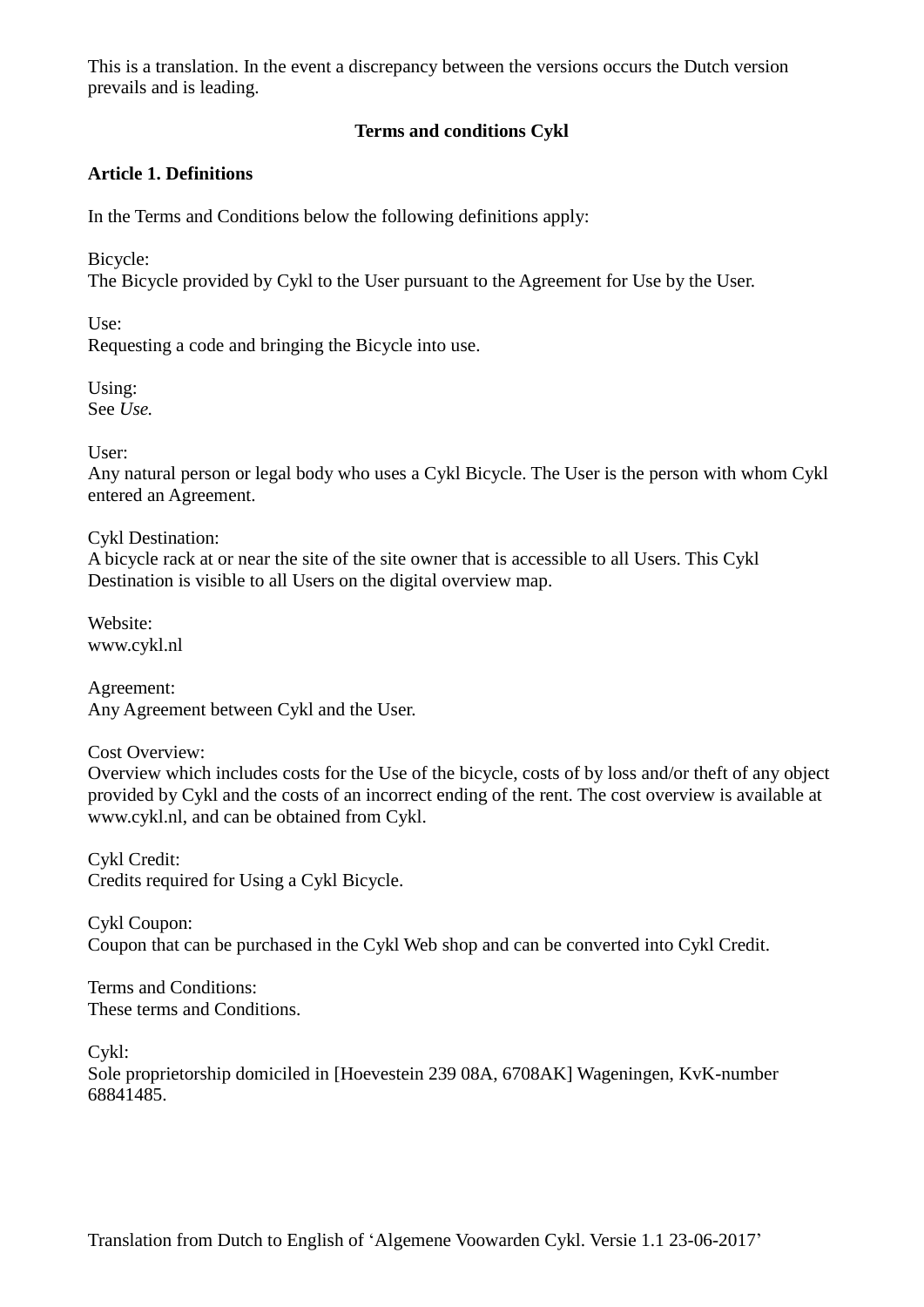# **Article 2. Application**

2.1. These Terms and Conditions apply to any Agreement of Cykl.

2.2. All monetary amounts mentioned by Cykl include BTW (VAT).

## **Article 3. Use**

3.1. To make use of the Bicycles, Users must have their own User account.

3.2. User will provide Cykl with all the information Cykl needs to create a user account. This includes in any case the full name of the User, his or her e-mail address and mobile phone number. User is always responsible for the accuracy of this information. In case of a change of any of these data, User will immediately pass these to Cykl

3.3. User enters the site of the site owner at his/her own risk.

3.4. A Bicycle is requested by the User on the Cykl website.

3.5. The Use is limited to a maximum period of 24 hours.

3.6. User must be at least 18 years old.

3.7. The User must have at least 5 Cykl credits to start Using a Bicycle.

## **Article 4. User Obligations**

4.1. Before using a Bicycle, User is required to subject a Bicycle to a simple visual inspection and to check for errors, defects, damage and/or other imperfections. If imperfections are detected, they must be reported to Cykl immediately. User must report this within 15 minutes after requesting the lock code.

4.2. If the imperfections are of such a nature that a User acting reasonably cannot bring the Bicycle into Use, the User must refrain from Using and must put back or leave the Bicycle in a rack at the Cykl Destination where he or she picked it up and the User must report this to Cykl with statement of the reasons.

4.3. The user is responsible for the operation of the Bicycle lights.

4.4. In the case of paragraph 2, User will recover the used Cykl credit.

4.5. User Uses a Bicycle as expected from a good hirer, according to the applicable traffic rules and according to the applicable standards of decency. Furthermore, User may not carry any other people on the bike. If present, the maximum load of the luggage carrier is 10 kg. When storing/leaving the bicycle, the User leaves the Bicycle in decent state and locks the Bicycle with the digit lock as described in paragraph 11.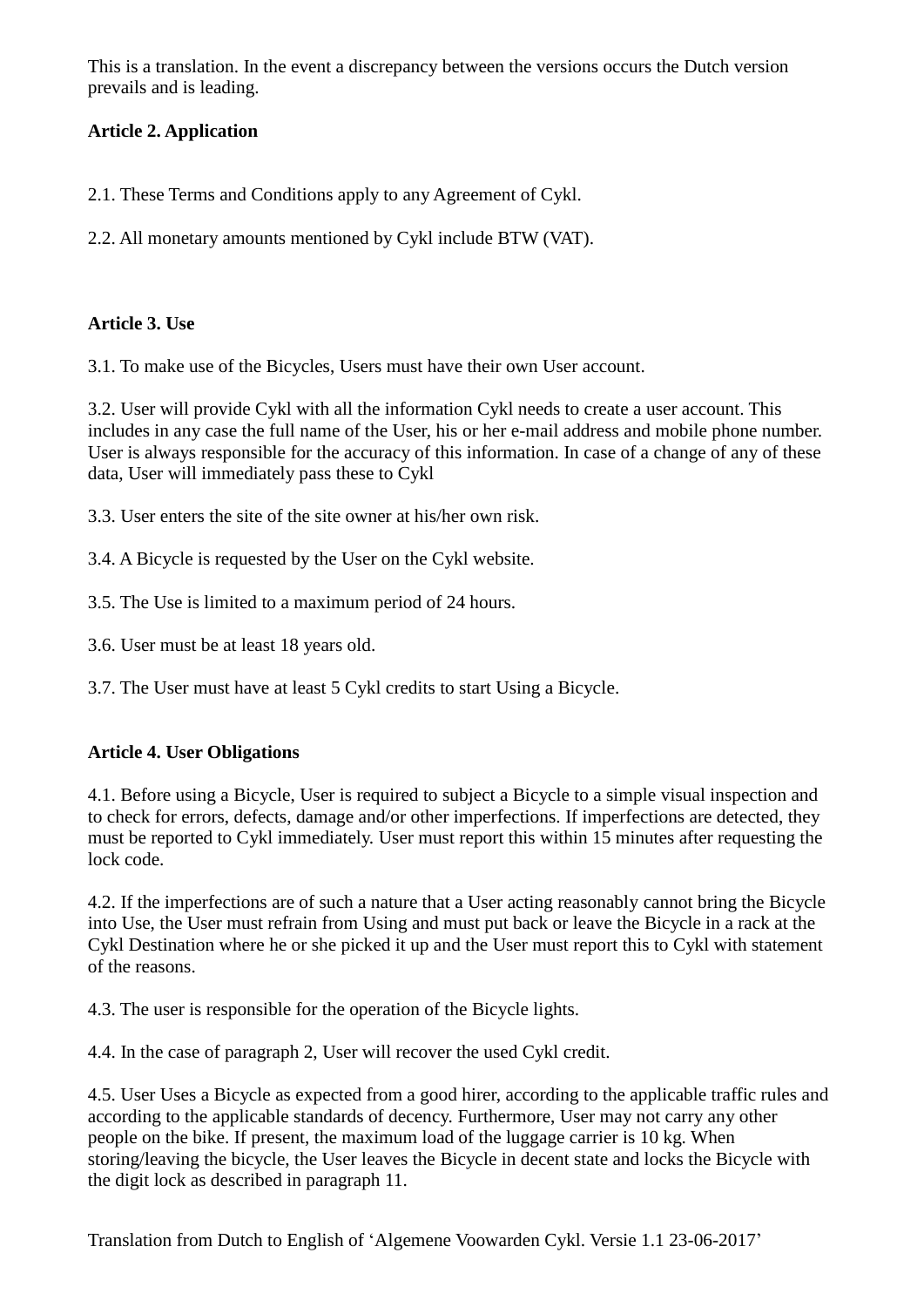4.6. User is required to return the Bicycle in a bicycle rack at a Cykl Destination.

4.7. A Bicycle may only be used within a 5-kilometer radius of the nearest Cykl Destination.

4.8. If User fails to fulfill his/her obligations in compliance with the Agreement and these Terms and Conditions while using the Bicycle, Cykl is entitled to terminate the current and future Use of the Bicycle by User with immediate effect.

4.9. The User must use a unique password for the Cykl Website.

4.10. If User locks the bicycle with an unknown code, User must pay a penalty according to the amount stated in the Cost Overview.

4.11. The user must always attach the combination lock to the frame and the wheel or a nonmovable object. If the User fails to leave the bicycle in this way, Cykl is entitled to charge a fine.

4.12. The Bicycle may behave differently than the User is accustomed to. Also, the braking distance of the Bicycle can be shorter or longer than the user is accustomed to. Therefore, prior starting each ride User must test the Bicycle and brake system in a closed area, such as a parking lot.

4.13. User must have taken a Legal Liability Insurance (W.A. Insurance).

### **Article 5. Bicycle damage and repairs**

5.1. Bicycle repairs are for the expense of Cykl, except if the damage is the result of User's behavior or at the User's risk (such as an accident with the Bicycle).

5.2. User is not allowed to carry out Bicycle repairs by anyone other than the someone designated by Cykl, unless Cykl has given permission. Cykl only needs to grant this permission if reasonably necessary, given the nature of the defect and circumstances of the case.

5.3. User will report Bicycle defects as soon as possible to Cykl.

5.4. If defects occur in the Bicycle, User must return the (damaged) Bicycle by foot to the nearest Cykl Destination unless otherwise agreed with Cykl. This will usually only be the case if the damage is such that the displacement of the Bicycle is not justified.

#### **Article 6. Loss and theft**

6.1. In the case of theft and/or loss of the Bicycle, User will report this to Cykl as soon as possible.

6.2. In the case of theft, User in conjunction with an Cykl employee will report this to the police as soon as possible.

6.3. In the event of theft or loss, User is jointly and severally liable for the damage suffered by Cykl to the amount per event per Bicycle as shown in the Cost Overview unless User proves that theft or loss is not due to her. In this context damage is in any case due to User in case of gross negligence, intent or deliberate recklessness or failure to follow User's Guide.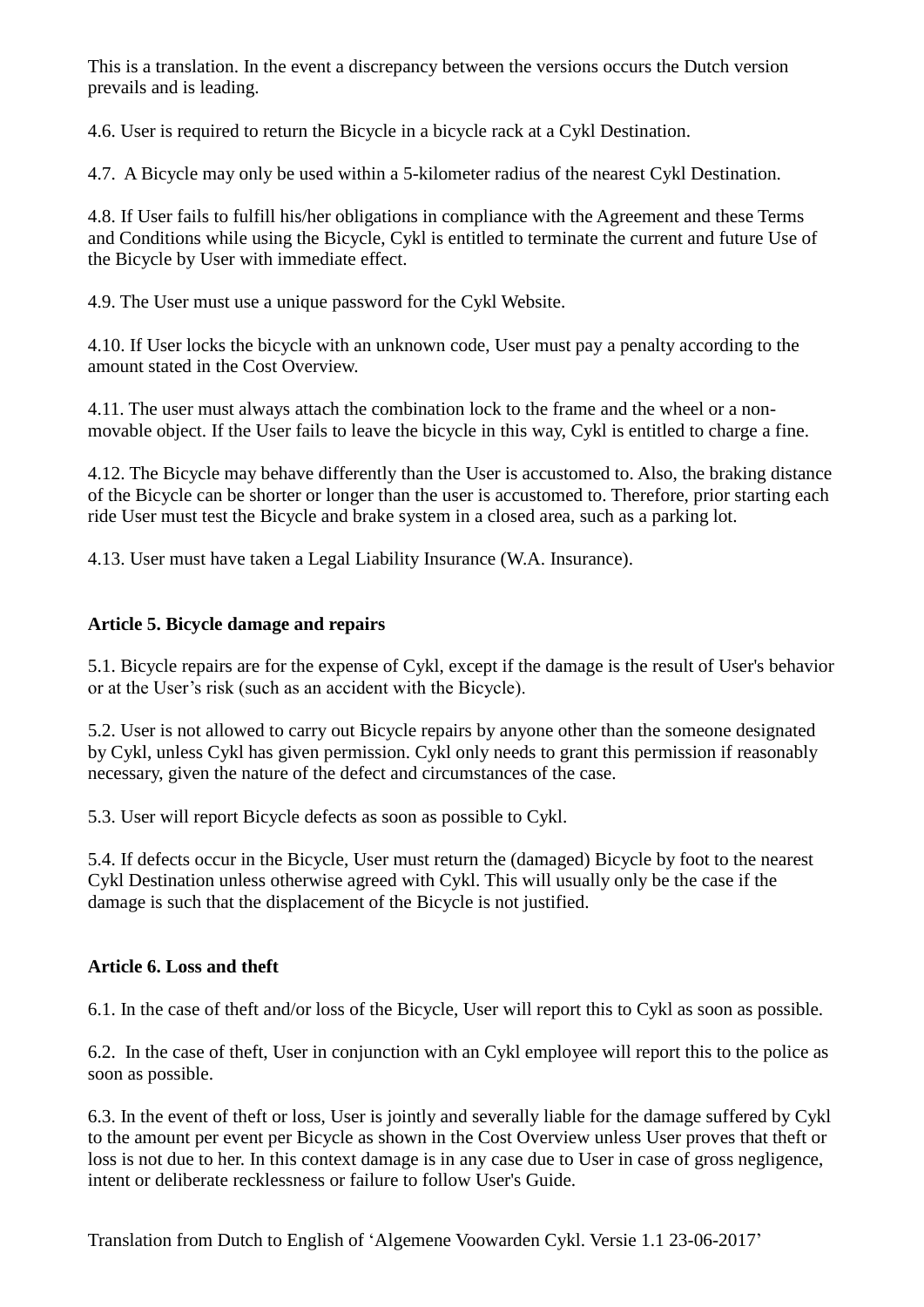6.4. If the User does not return the Bicycle at a Cykl destination within 24 hours, Cykl is entitled to report theft to the police.

### **Article 7. User liability**

7.1. User is liable for damage to the Bicycle unless User demonstrates that this damage is not due to him/her. Damage is due to User in case of gross negligence, intent or deliberate recklessness or failure to follow user's guide by User.

7.2. Fines imposed by third parties on Cykl and any costs that Cykl must incur because of User's actions are for the account of the User.

#### **Article 8. Privacy Policy**

8.1. User agrees that Cykl stores the information provided when necessary for the performance of its services.

8.2. Cykl is entitled and User allows Cykl to register Bicycle use. This information is particularly recorded and stored for billing and improving services. This is in any case the registration of the location and time of the actual use of the Bicycle. User also allows Cykl to use this information and may anonymously supply this information to third parties.

#### **Article 9. Pricing**

9.1. The price for the Use is determined by the usage duration by the User. The exact price is shown on the Cost Overview.

9.2. Cykl is entitled to raise prices and tariffs after notifying the user at least four weeks in advance.

#### **Article 10. Cykl liability**

10.1 Cykl is liable for direct damage to and/or the Contract Holder by or in relation to Use of the Cykl Bicycle up to a maximum of  $\epsilon$  2,500,000.00 (say: two and a half million Euro) per event, or  $\epsilon$ 5,000,000, - per insurance year, unless:

a. The defect that caused the damage cannot be attributed to Cykl;

b. The damage is caused by intent or deliberate recklessness of the User;

c. The damage has arisen from a situation that is due to the user's account under the law or under these General Terms and Conditions.

10.2. Cykl is not liable for any consequential loss resulting from the fact that the User has not been able to Use a bike (temporarily). This also applies if User is unable to use a Bicycle due to errors, defects, loss or damage, and no replacement Bicycle is available. However, if such a situation occurs, the User does not have to pay a rent for that rental period.

10.3. The User indemnifies Cykl for claims of third parties on the grounds of damage referred to in paragraph 1, under a, b and c.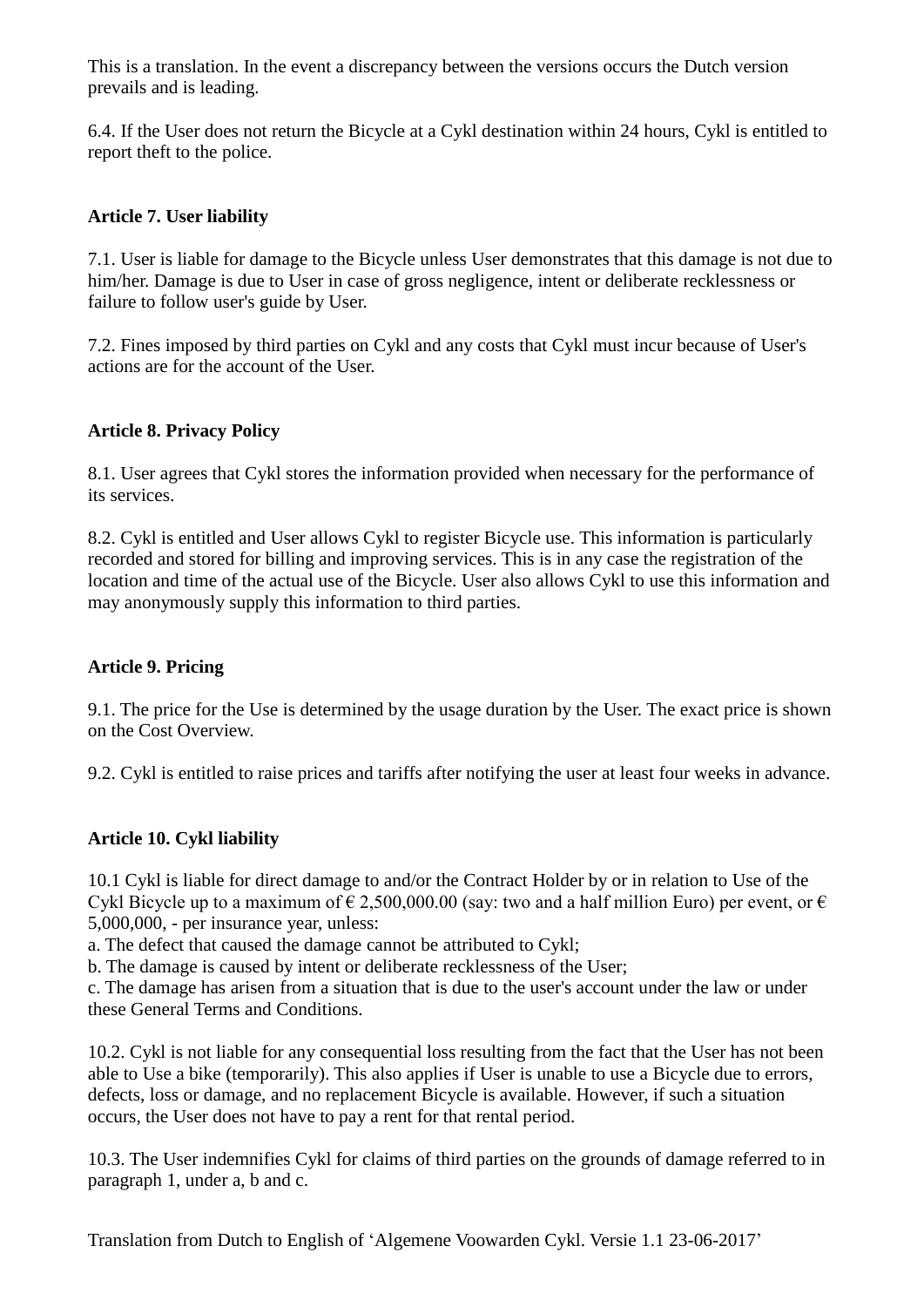10.4. The liability of Cykl are excluded for indirect damage, damage caused by intent or deliberate recklessness of assistants, company damage (including but not limited to lost profits and stagnation damage), missed savings, and losses due to delays.

### **Article 11. Amendments**

11.1. Cykl is entitled to change the Agreement or these Terms and Conditions at any time.

11.2 The amendments take effect four weeks after its publication or a later date, if stated in the announcement, unless a different period is required by law, which is then applied.

11.3 If the User does not wish to accept the amendments, he or she may terminate the Agreement in writing with effect from the date on which the amendments become effective. The written notice must be received by Cykl before the date on which the amendments take effect.

### **Article 12. Validity Cykl credits and Cykl coupons**

12.1. Cykl coupons can be activated on the Cykl Website up to 1 month after purchase.

12.2. Cykl credits are credits activated by the User by entering a Cykl Coupon code on the Cykl Website.

12.3. Cykl credit is valid for one year after activation.

12.4. If the User uses a Cykl Bicycle or activates a Cykl Coupon code, the validity of the all credit of the User is extended by one year.

12.5. Cykl Coupons and Cykl Credits are not redeemable for cash.

#### **Article 13. Termination**

13.1. If no contractual duration between the parties has been agreed in the Agreement, a contract duration of one year shall apply.

13.2. After expiry of the original duration of the Agreement, the Agreement shall be continued for a period of one year, except in the event of valid termination. After each extension, the Agreement is subsequently extended by a period of one year.

13.3. If the User terminates the agreement, the User can donate the remaining credit to another Cykl User. The remaining balance cannot be recovered.

13.4. Agreement can only be terminated in writing due observance of a notice period of one month before the end of the period concerned., if parties have agreed a one-year agreement. If parties have concluded an agreement with a longer term, User is always entitled to terminate the Agreement in writing the first year, considering a term of one month.